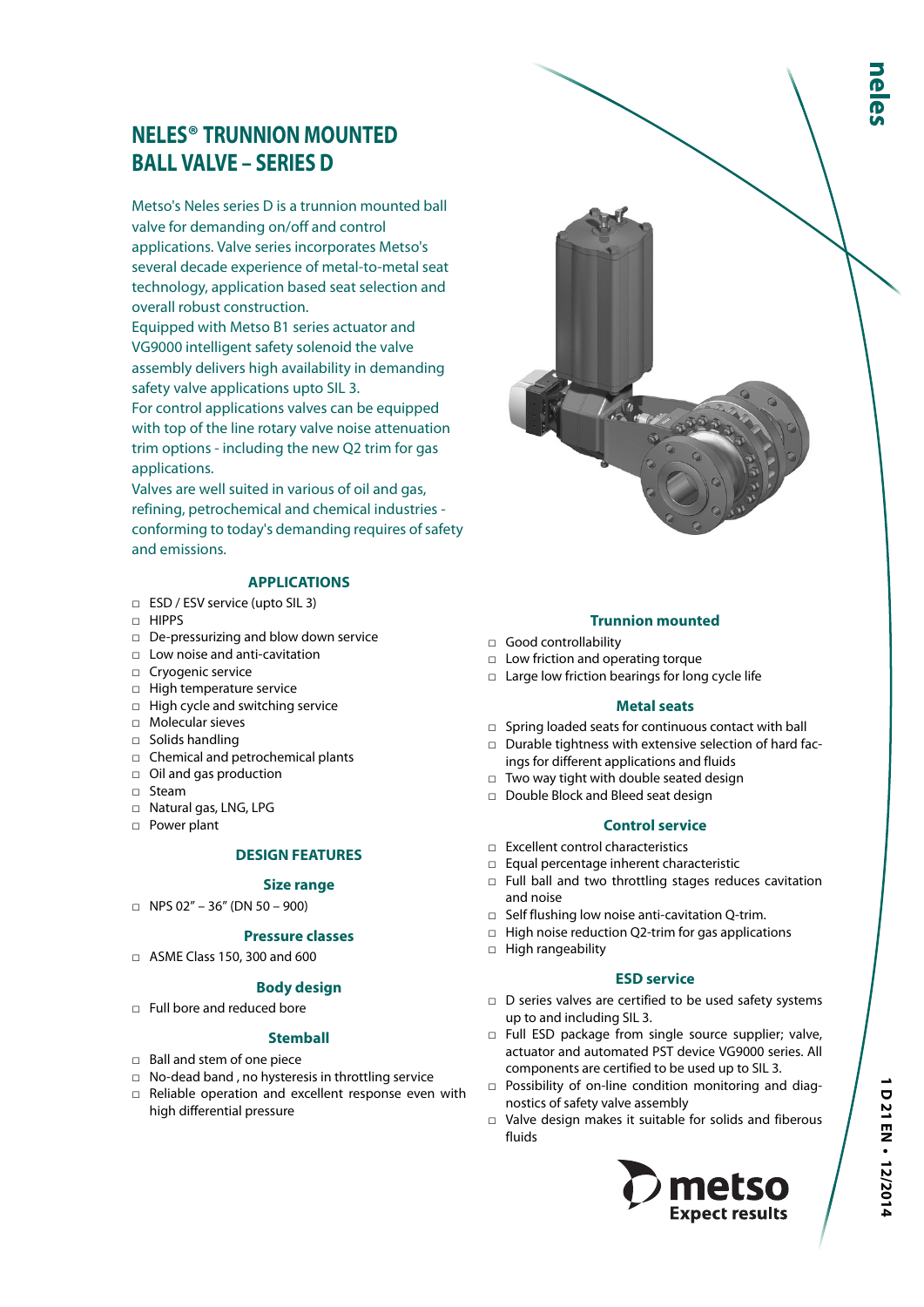### **EXPLODED VIEW**



## **PARTS LIST**

| <b>Item</b>    | <b>Part description</b> | <b>Material</b>                                                                                      |                                  |
|----------------|-------------------------|------------------------------------------------------------------------------------------------------|----------------------------------|
| 1              | Body half (female)      | Stainless steel, ASTM A 351 gr. CF8M                                                                 | Carbon steel, ASTM A 216 gr. WCB |
| $\overline{2}$ | Body half (male)        | Stainless steel, ASTM A 351 gr. CF8M                                                                 | Carbon steel, ASTM A 216 gr. WCB |
| 3              | Ball                    | Stainless steel, ASTM A 351 gr. CF8M + Hard chrome                                                   |                                  |
| $\overline{4}$ | Thrust bearing          | Stainless steel, AISI 316 (Cobalt based alloy bushing in high temperature construction)              |                                  |
| 5              | Trunnion bearing        | Stainless steel, AISI 316 (Cobalt based alloy bushing in high temperature construction)              |                                  |
| $\overline{7}$ | Seat                    | Stainless steel, AISI 316 + Cobalt based alloy                                                       |                                  |
| 8              | <b>Bonnet</b>           | Stainless steel, ASTM A 351 gr. CF8M                                                                 | Carbon steel, ASTM A 216 gr. WCB |
| 9a             | Gland                   | Stainless steel, ASTM A 351 gr. CF8M                                                                 |                                  |
| 9b             | Compression sleeve      | Stainless steel, ASTM A 351 gr. CF8M                                                                 |                                  |
| 10             | Key                     | Stainless steel, AISI 329                                                                            |                                  |
| 11             | Stud                    | ASTM A 193 gr. B8M                                                                                   | ASTM A 320 gr. L7M               |
| 12             | Hexagon screw or stud   | ASTM A 193 gr. B8M                                                                                   | ASTM A 320 gr. L7M               |
| 13             | Stud                    | ASTM A 193 gr. B8M                                                                                   | ASTM A 320 gr. L7M               |
| 14             | Stud                    | ASTM A 193 gr. B8M                                                                                   | ASTM A 320 gr. L7M               |
| 15             | Hexagon nut             | ASTM A 194 gr. 8M                                                                                    | ASTM A 194 gr. 2HM               |
| 16             | Hexagon nut             | ASTM A 194 gr. 8M                                                                                    | ASTM A 194 gr. 2HM               |
| 17             | Hexagon nut             | ASTM A 194 gr. 8M                                                                                    | ASTM A 194 gr. 2HM               |
| 18             | Hexagon nut             | ASTM A 194 gr. 8M                                                                                    | ASTM A 194 gr. 2HM               |
| 19             | Identification plate    | Stainless steel, AISI 304                                                                            |                                  |
| 20             | Rivet                   | Stainless steel, AISI 316                                                                            |                                  |
| 42             | Retainer ring           | ASTM A 479 gr. XM-19                                                                                 |                                  |
| 60             | Bearing                 | PTFE on stainless steel net, standard construction                                                   |                                  |
| 61             | Bearing                 | PTFE on stainless steel net, standard construction                                                   |                                  |
| 62             | Spring/bellow           | Special alloy UNS N07750, in standard construction / gr. 660 / F6NM in high temperature construction |                                  |
| 63             | O-ring                  | Viton GF                                                                                             |                                  |
| 64             | Back-up ring            | Polytetrafluoroethylene (PTFE)                                                                       |                                  |
| 65             | Gasket                  | Graphite                                                                                             |                                  |
| 66             | Gasket                  | Graphite                                                                                             |                                  |
| 69             | Gland packing           | Graphite + PTFE                                                                                      |                                  |
| 77             | Plug (only on request)  | Stainless steel, AISI 316                                                                            |                                  |
| 89             | Thrust bearing          | PTFE on stainless steel net                                                                          |                                  |
| 150            | Disc spring set         | $EN10088-1.8159 + ENP$                                                                               |                                  |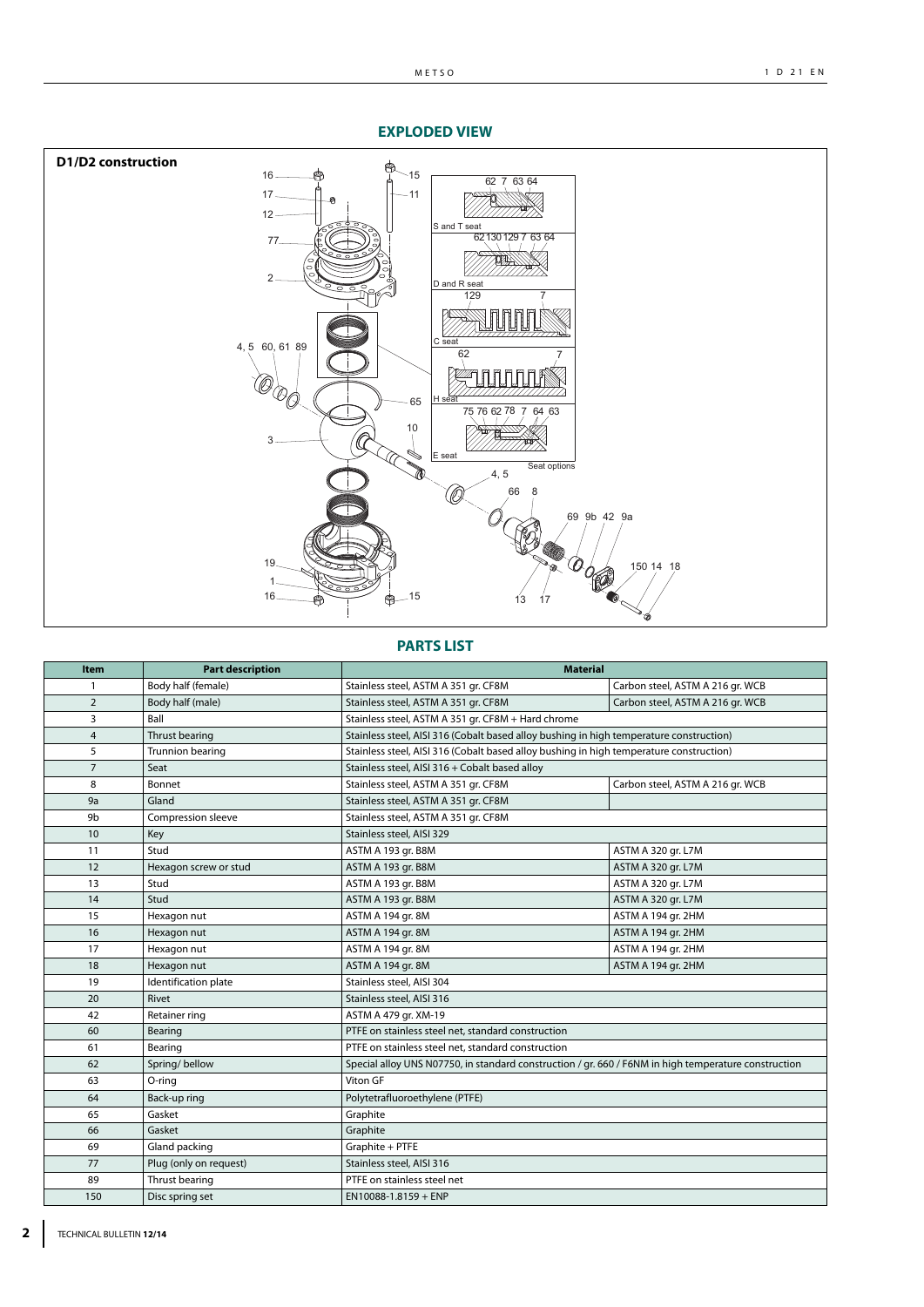### **TECHNICAL SPECIFICATION**

## **Product type**

Full or reduced bore, trunnion mounted ball valve. Ball and stem are integrally cast. Split body design. Flanged.

## **Pressure ratings**

ASME Class 150, 300 and 600.

#### **Size range, full bore**

DN 300 … 900 / 12" - 36" in ASME Class 150. DN 100 … 900 / 4" - 36" in ASME Class 300. DN 50 … 600 / 2" - 24" in ASME Class 600.

#### **Size range, reduced bore**

DN 250 ... 600 / 10" - 24" in ASME Class 150. DN 200 ... 600 / 8" - 24" in ASME Class 300. DN 80 ... 600 / 3" - 24" in ASME Class 600. Larger sizes on request.

#### **Temperature range**

-200 °C … +450 °C (+600 °C) -330 °F … +840 °F (+1100 °F).

#### **Design standards**

| Valve body       | ASME B16.34.              |
|------------------|---------------------------|
| Valve body joint | ASME VIII, DIV, 1 APPX 2. |
| Valve flanges    | ASME B16.5.               |
| Face-to-face     | ASME B16.10.              |

#### **Standard materials**

| Body            | ASTM A351 gr. CF8M.                     |
|-----------------|-----------------------------------------|
|                 | ASTM A216 gr. WCB.                      |
| Ball            | ASTM A351 gr. CF8M + hard chrome or     |
|                 | other special coating with metal seats. |
| <b>Bearings</b> | SS 316 + PTFE net or Cobalt based alloy |
| Seats           | AISI 316 + Cobalt based alloy.          |
|                 | AISI 316 + PTFE insert.                 |
| Seals/gaskets   | PTFE, graphite.                         |
|                 |                                         |

#### **Standard bearing construction**

Large, low friction bearings. SS 316 + PTFE net or Cobalt based alloy.

#### **Emissions**

ISO 15848-1 type approved and certified

## **Bolting**

B8M/8M with stainless steel body. L7M/2H or 2MH with carbon steel body.

#### **Standard options**

Cryogenic design. Bonnet extension. Degreasing. High temperature design. Carbide hard facing or NiBo ball coating. Noise/cavitation reduction ball insert; Q-trim design. Fire safety BS 6755/API 607 (on selected seat designs). NACE MR-01-03 or MR-01-75.

#### **Material and test certification**

EN 10204-3.1 material certificates for body, ball and bonnet.

#### **Valve tightness**

ANSI/FCI 70-2 class V for metal seats. ANSI/FCI 70-2 class VI for soft seats ISO 5208 rate C or D for metal seats. ISO 5208 rate B for soft seats. Other tigthness rates upon request.

### **Maximum allowable differential pressure curves**



## **Maximum pressure/Temperature limitations on valve body according to ASME B16.34**



TECHNICAL BULLETIN **12/14 3**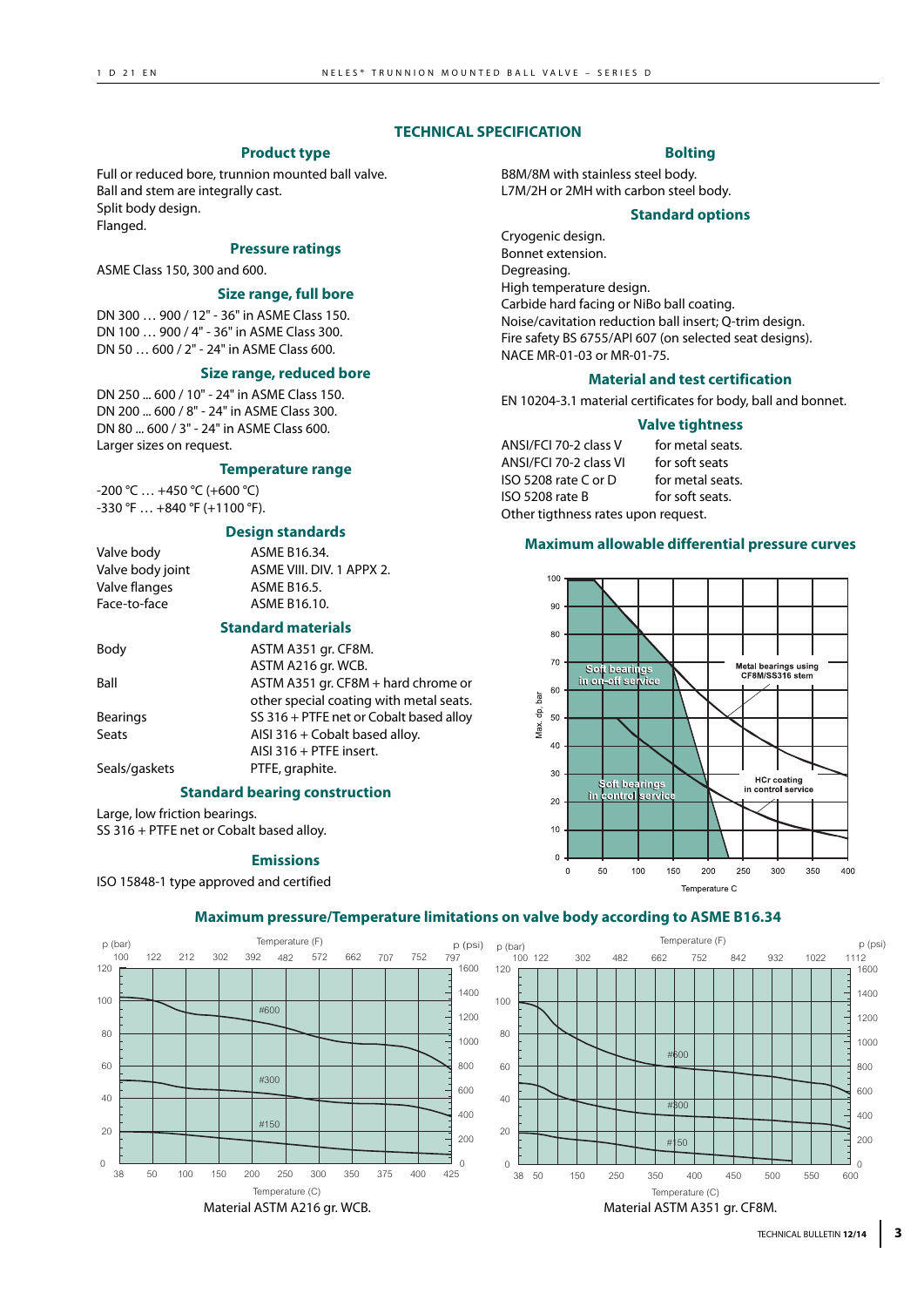## **STANDARD SEAT SELECTION FOR D SERIES VALVES**

### **Soft seat design, seat code T**



Size range: DN 50 ... 900 / 2" ... 36" Seat material: AISI 316 + PTFE + C25 % insert O-ring: Viton GF Spring: UNS N07750

Temperature range:  $-30 \degree C ... + 200 \degree C / -22 \degree F ... + 390 \degree F$ . The standard PTFE-seated design is most suitable for shut-off service, for temperatures up to  $+200$  °C/ $+390$  °F and when pressure drop is relatively low and medium does not contain wearing particles.

## **Metal seated design, seat code S**



O-ring: Viton GF Spring: UNS N07750

Seat material: AISI 316 + Cobalt based alloy. Temperature range:  $-30 °C ... +200 °C / -22 °F ... +390 °F.$ 

The metal seat is most suitable for high pressure drop applications and for fluids containing impurities.

## **Control metal seat design, seat code E**



non-contact in control service.

This seat design is intended for demanding control applications.

**control metal seat, seat code C** 

**Low and high temperature on-off and**

Seat seal: Graphite

Size range: DN 50 ... 600 / 2" ... 24" Bellows seat material: gr. 660/F6NM + hard facing Temperature range:  $-200 \degree C \dots + 400 \degree C + 600 \degree C$  $-330$  °F  $\ldots$  +750 °F (+1110 °F).

The Cobalt based alloy seat is preloaded with a bellows ring made of special stainless steel. The bellows acts as a spring and seal, and also increases the seat pressure at higher pressure differentials. Designed for demanding applications containing impurities. Alternative bellows spring materials are available for temperatures up to +600 °C/ +1110 °F. The bellows seat design is the choice for cryogenic service.

#### **Fire safe soft seat design, seat code D**



Spring: UNS N07750

Seat seal : Viton GF / graphite Temperature range:  $-30$  °C ... +200 °C / -22 °F ... +390 °F.

The fire safe PTFE-seated design is most suitable for shut-off service, for temperatures up to +200 °C/+390 °F and when pressure drop is relatively low and medium does not contain wearing particles.

#### **Fire safe on-off metal seated design, seat code R**



Temperature range: 30 °C ... +200 °C / -22 °F ... +390 °F.

The fire safe metal seat is most suitable for high pressure drop applications and for fluids containing impurities.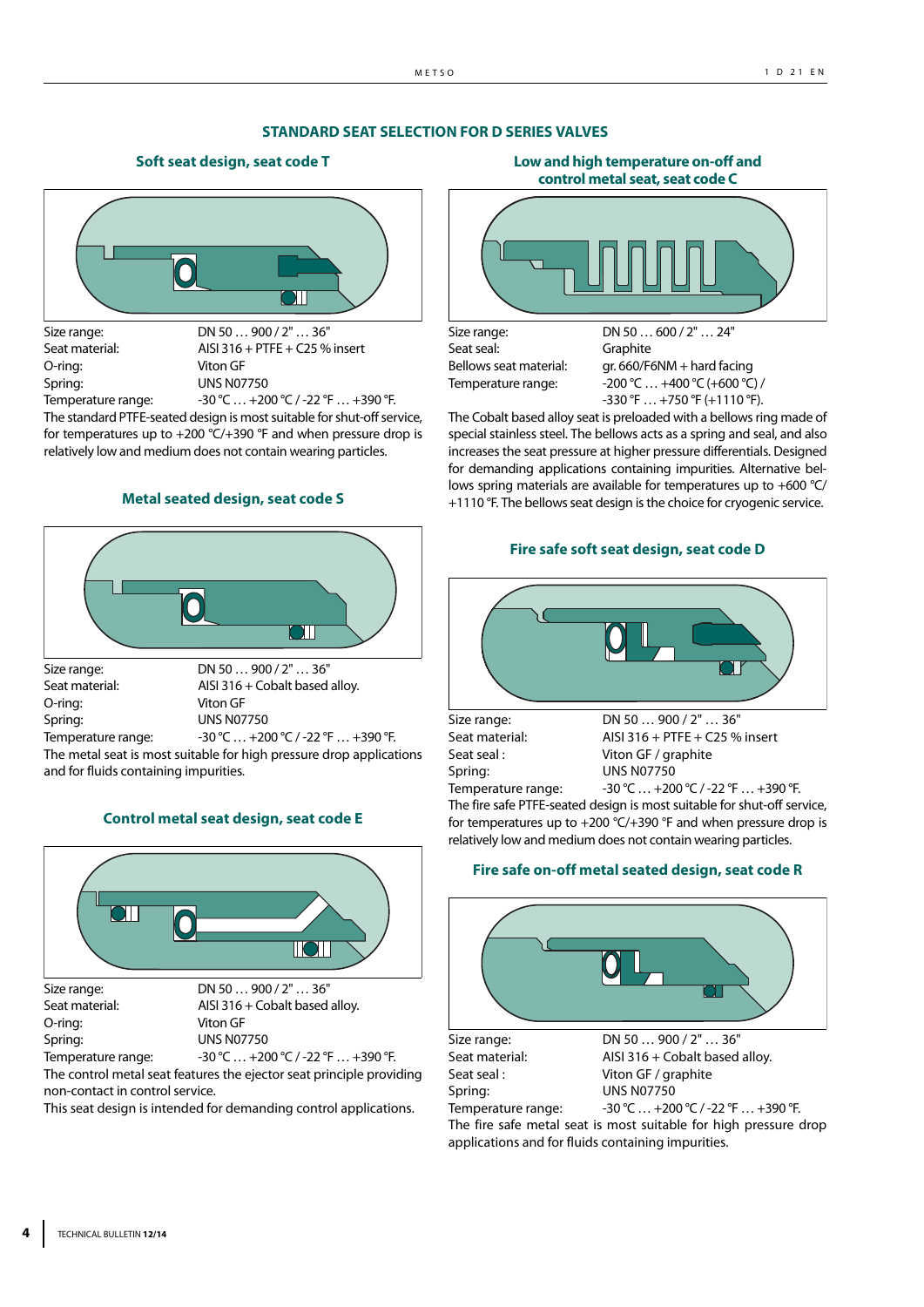#### **DIMENSIONS AND WEIGHTS**



## **D2C, ASME CLASS 150**

| <b>Type</b>                    | <b>Dimensions, mm</b> |      |      |     |      |      | $Cv$ 90 $^{\circ}$ | $\zeta$ 90° | <b>Mounting face</b> | Plug  | kg     |      |                    |             |      |
|--------------------------------|-----------------------|------|------|-----|------|------|--------------------|-------------|----------------------|-------|--------|------|--------------------|-------------|------|
|                                | DN                    | A    | ØB   | ØD  |      | N    | M                  | N           | ØO                   | P     |        |      |                    | <b>NPTF</b> |      |
| D <sub>2</sub> C <sub>12</sub> | 300                   | 610  | 596  | 304 | 756  | 600  | 22.22              | 156         | 95                   | 104.8 | 22400  | 0.04 | F16, F25, F30      |             | 420  |
| D <sub>2</sub> C <sub>14</sub> | 350                   | 686  | 668  | 337 | 818  | 662  | 22.22              | 156         | 95/105               | 104.8 | 28300  | 0.04 | F16, F25, F30      |             | 550  |
| D <sub>2</sub> C <sub>16</sub> | 400                   | 762  | 744  | 387 | 840  | 684  | 22.22              | 156         | 95/120               | 104.8 | 37700  | 0.04 | F16, F25, F30      |             | 720  |
| D <sub>2</sub> C <sub>18</sub> | 450                   | 864  | 814  | 440 | 890  | 734  | 22.22              | 156         | 95/120               | 104.8 | 48000  | 0.03 | F16, F25, F30      |             | 1300 |
| D <sub>2</sub> C <sub>20</sub> | 500                   | 914  | 904  | 490 | 969  | 789  | 25.40              | 180         | 95/105               | 116.1 | 59500  | 0.03 | F16, F25, F30, F35 |             | 1500 |
| D <sub>2</sub> C <sub>24</sub> | 600                   | 1067 | 1084 | 590 | 1128 | 923  | 31.75              | 205         | 95/120               | 133.8 | 86300  | 0.03 | F25, F30, F35, F40 |             | 2300 |
| D <sub>2</sub> C <sub>28</sub> | 700                   | 1244 | 1245 | 692 | 1263 | 1038 | 31.75              | 225         | 105/135              | 149   | 118000 | 0.03 | F30, F35, F40      |             | 3800 |
| D <sub>2</sub> C <sub>30</sub> | 750                   | 1295 | 1318 | 740 | 1485 | 1235 | 38.10              | 250         | 150                  | 166.6 | 136000 | 0.03 | F30, F35, F40      |             | 4400 |
| D <sub>2</sub> C <sub>36</sub> | 900                   | 1524 | 1560 | 880 | 1661 | 1381 | 38.10              | 280         | 165                  | 181.8 | 192000 | 0.03 | F40, F48           |             | 6500 |

|                                |             |       |       |       |       | Dimensions, inch  |      |       |           |      | $Cv$ 90 $^{\circ}$ | 90° Z |                      | Plug        | $\mathbf{I}$ |
|--------------------------------|-------------|-------|-------|-------|-------|-------------------|------|-------|-----------|------|--------------------|-------|----------------------|-------------|--------------|
| <b>Type</b>                    | <b>Size</b> | A     | ØB    | ØD    | Е     | $\mathbf{r}$<br>N | M    | N     | ØO        | P    |                    |       | <b>Mounting face</b> | <b>NPTF</b> |              |
| D <sub>2</sub> C <sub>12</sub> | 12          | 24.02 | 23.46 | 1.97  | 29.76 | 23.62             | 0.87 | 6.14  | 3.74      | 4.13 | 22400              | 0.04  | F16, F25, F30        |             | 924          |
| D <sub>2</sub> C <sub>14</sub> | 14          | 27.01 | 26.30 | 13.27 | 32.20 | 26.06             | 0.87 | 6.14  | 3.74/4.13 | 4.13 | 28300              | 0.04  | F16, F25, F30        |             | 1210         |
| D <sub>2</sub> C 16            | 16          | 30.00 | 29.29 | 5.24  | 33.07 | 26.93             | 0.87 | 6.14  | 3.74/4.72 | 4.13 | 37700              | 0.04  | F16, F25, F30        |             | 1584         |
| D <sub>2</sub> C <sub>18</sub> | 18          | 34.02 | 32.05 | 17.32 | 35.04 | 28.90             | 0.87 | 6.14  | 3.74/4.72 | 4.13 | 48000              | 0.03  | F16, F25, F30        |             | 2860         |
| D <sub>2</sub> C <sub>20</sub> | 20          | 35.98 | 35.59 | 19.29 | 38.15 | 31.06             | 1.00 | 7.09  | 3.74/4.13 | 4.57 | 59500              | 0.03  | F16, F25, F30, F35   |             | 3300         |
| D <sub>2</sub> C <sub>24</sub> | 24          | 42.01 | 42.68 | 23.23 | 44.41 | 36.34             | 1.25 | 8.07  | 3.74/4.72 | 5.27 | 86300              | 0.03  | F25, F30, F35, F40   |             | 5060         |
| D <sub>2</sub> C <sub>28</sub> | 28          | 48.98 | 49.02 | 27.24 | 49.72 | 40.87             | 1.25 | 8.86  | 4.13/5.31 | 5.87 | 118000             | 0.03  | F30, F35, F40        |             | 8360         |
| D <sub>2</sub> C <sub>30</sub> | 30          | 50.98 | 51.89 | 29.13 | 58.46 | 48.62             | 1.50 | 9.84  | 5.91      | 6.56 | 136000             | 0.03  | F30, F35, F40        |             | 9680         |
| D <sub>2</sub> C <sub>36</sub> | 36          | 60.00 | 61.42 | 34.65 | 65.39 | 54.37             | 1.50 | 11.02 | 6.50      | 7.16 | 192000             | 0.03  | F40, F48             |             | 14300        |

Valve-actuator assembly dimensions: See K-dimension from drawing, mounting face from table and actuator dimensions from related actuator bulletin.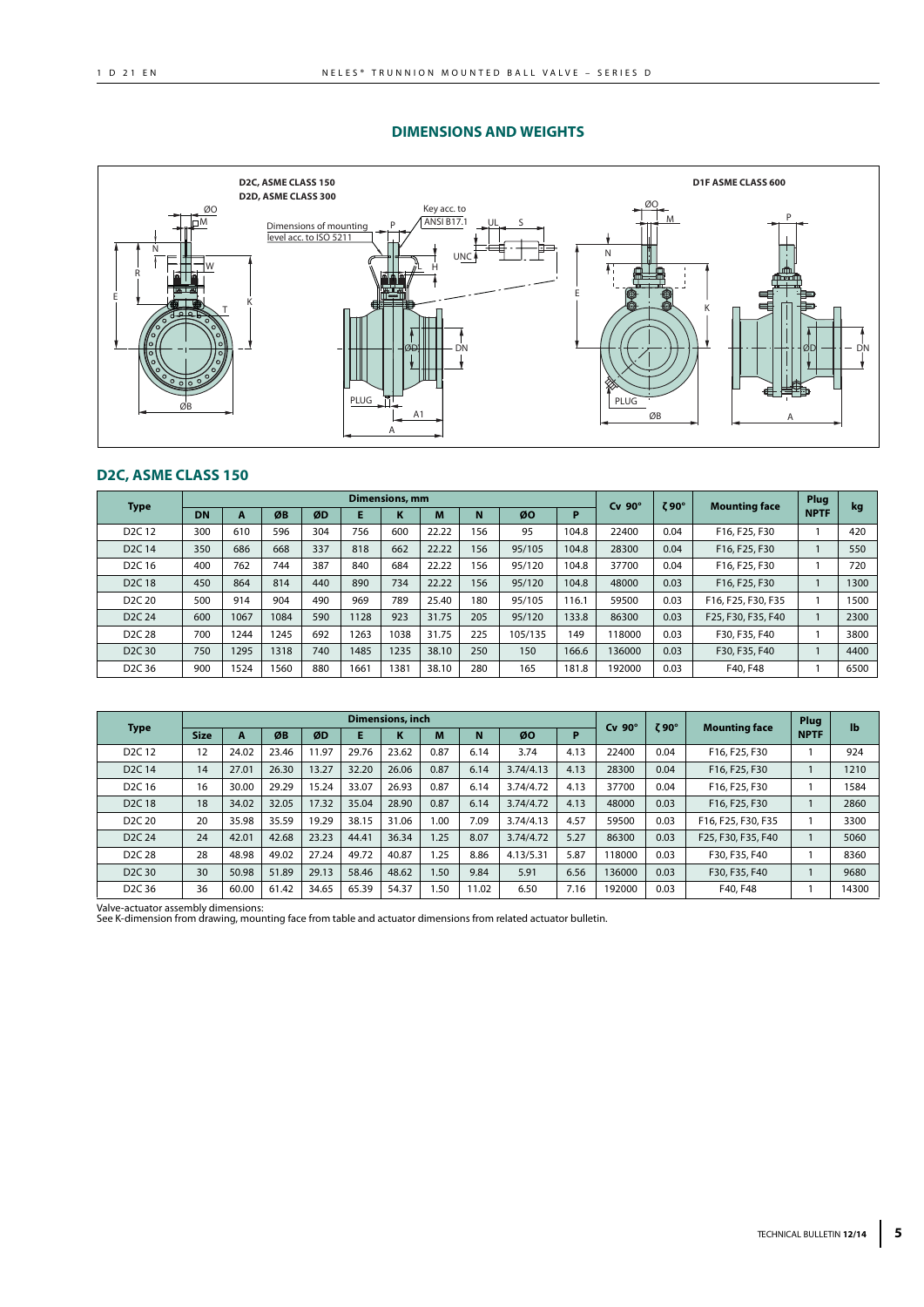## **D2D, ASME CLASS 300**

|                                |           |      |      |     | <b>Dimensions, mm</b> |       |       |     |     |       | $Cv$ 90 $^{\circ}$ | $\zeta$ 90° | <b>Mounting face</b> | Plug        | kg   |
|--------------------------------|-----------|------|------|-----|-----------------------|-------|-------|-----|-----|-------|--------------------|-------------|----------------------|-------------|------|
| <b>Type</b>                    | <b>DN</b> | A    | ØB   | ØD  | Е                     | κ     | M     | N   | ØO  | P     |                    |             |                      | <b>NPTF</b> |      |
| D <sub>2</sub> D <sub>04</sub> | 100       | 305  | 262  | 100 | 373                   | 305   | 9.52  | 68  | 40  | 44.2  | 2120               | 0.05        | F10, F12, F14        | 1/2         | 60   |
| D <sub>2</sub> D <sub>06</sub> | 150       | 403  | 368  | 152 | 480                   | 390   | 12.70 | 90  | 55  | 60.6  | 5100               | 0.05        | F12, F14, F16        | 3/4         | 140  |
| D <sub>2</sub> D <sub>08</sub> | 200       | 502  | 454  | 202 | 575                   | 456   | 19.05 | 119 | 70  | 78.2  | 9300               | 0.04        | F14, F16, F25        | 3/4         | 240  |
| D <sub>2</sub> D <sub>10</sub> | 250       | 568  | 558  | 254 | 684.5                 | 538.5 | 22.22 | 146 | 85  | 94.6  | 15200              | 0.04        | F16, F25, F30        |             | 380  |
| D <sub>2</sub> D <sub>12</sub> | 300       | 648  | 630  | 304 | 756                   | 600   | 22.22 | 156 | 95  | 104.8 | 22400              | 0.04        | F16, F25, F30, F35   |             | 590  |
| D <sub>2</sub> D <sub>14</sub> | 350       | 762  | 706  | 337 | 818                   | 638   | 25.40 | 180 | 105 | 116.2 | 28300              | 0.04        | F25, F30, F35        |             | 770  |
| D <sub>2</sub> D <sub>16</sub> | 400       | 838  | 792  | 387 | 910.5                 | 705.5 | 31.75 | 205 | 120 | 133.8 | 37700              | 0.04        | F25, F30, F35        |             | 1050 |
| D <sub>2</sub> D <sub>18</sub> | 450       | 914  | 884  | 440 | 1005                  | 849   | 22.22 | 156 | 95  | 104.8 | 48000              | 0.03        | F25, F30, F35        |             | 1250 |
| D <sub>2</sub> D <sub>20</sub> | 500       | 991  | 966  | 490 | 1085                  | 905   | 25.40 | 180 | 105 | 116.2 | 59500              | 0.03        | F25, F30, F35, F40   |             | 1950 |
| D <sub>2</sub> D <sub>24</sub> | 600       | 1143 | 1130 | 590 | 1229                  | 1024  | 31.75 | 205 | 120 | 133.8 | 86300              | 0.03        | F30, F35, F40        |             | 3100 |
| D <sub>2</sub> D <sub>28</sub> | 700       | 1346 | 1340 | 690 | 1323                  | 1098  | 31.75 | 225 | 135 | 149   | 118000             | 0.03        | F35,F40              |             | 5250 |
| D <sub>2</sub> D <sub>30</sub> | 750       | 1397 | 1414 | 740 | 1485                  | 1235  | 38.10 | 250 | 150 | 166.6 | 136000             | 0.03        | F35, F40, F48        |             | 5500 |
| D <sub>2</sub> D <sub>32</sub> | 800       | 1524 | 1490 | 785 | 1521                  | 1271  | 38.10 | 250 | 150 | 166.6 | 151000             | 0.03        | F35, F40             |             | 6700 |
| D <sub>2</sub> D <sub>36</sub> | 900       | 1727 | 1684 | 880 | 1720                  | 1440  | 38.10 | 280 | 165 | 181.8 | 192000             | 0.03        | F40, F48             |             | 8700 |

|                                |                  |       |       |       | <b>Dimensions, inch</b> |       |      |       |      |      | $Cv$ 90 $^{\circ}$ | $\zeta$ 90° | <b>Mounting face</b> | Plug        | $\mathbf{I}$ |
|--------------------------------|------------------|-------|-------|-------|-------------------------|-------|------|-------|------|------|--------------------|-------------|----------------------|-------------|--------------|
| <b>Type</b>                    | <b>Size</b>      | A     | ØB    | ØD    | Е                       | ĸ     | M    | N     | ØO   | P    |                    |             |                      | <b>NPTF</b> |              |
| D <sub>2</sub> D <sub>4</sub>  | 4                | 12.01 | 10.31 | 3.94  | 14.69                   | 12.01 | 0.37 | 2.68  | 1.57 | 1.74 | 2120               | 0.05        | F10, F12, F14        | 1/2         | 132          |
| D <sub>2</sub> D <sub>6</sub>  | 6                | 15.87 | 14.49 | 5.98  | 18.90                   | 15.35 | 0.50 | 3.54  | 2.17 | 2.39 | 5100               | 0.05        | F12, F14, F16        | 3/4         | 308          |
| D <sub>2</sub> D <sub>8</sub>  | 8                | 19.76 | 17.87 | 7.95  | 22.64                   | 17.95 | 0.75 | 4.69  | 2.76 | 3.08 | 9300               | 0.04        | F14, F16, F25        | 3/4         | 528          |
| D <sub>2</sub> D <sub>10</sub> | 10 <sup>10</sup> | 22.36 | 21.97 | 10.00 | 26.95                   | 21.20 | 0.87 | 5.75  | 3.35 | 3.72 | 15200              | 0.04        | F16, F25, F30        |             | 836          |
| D <sub>2</sub> D <sub>12</sub> | 12               | 25.51 | 24.80 | 11.97 | 29.76                   | 23.62 | 0.87 | 6.14  | 3.74 | 4.13 | 22400              | 0.04        | F16, F25, F30, F35   |             | 1298         |
| D <sub>2</sub> D <sub>14</sub> | 14               | 30.00 | 27.80 | 13.27 | 32.20                   | 25.12 | 1.00 | 7.09  | 4.13 | 4.57 | 28300              | 0.04        | F25, F30, F35        |             | 1694         |
| D <sub>2</sub> D <sub>16</sub> | 16               | 32.99 | 31.18 | 15.24 | 35.85                   | 27.78 | 1.25 | 8.07  | 4.72 | 5.27 | 37700              | 0.04        | F25, F30, F35        |             | 2310         |
| D <sub>2</sub> D <sub>18</sub> | 18               | 35.98 | 34.80 | 17.32 | 39.57                   | 33.43 | 0.87 | 6.14  | 3.74 | 4.13 | 48000              | 0.03        | F25, F30, F35        |             | 2750         |
| D <sub>2</sub> D <sub>20</sub> | 20               | 39.02 | 38.03 | 19.29 | 42.72                   | 35.63 | 1.00 | 7.09  | 4.13 | 4.57 | 59500              | 0.03        | F25, F30, F35, F40   |             | 4290         |
| D <sub>2</sub> D <sub>24</sub> | 24               | 45.00 | 44.49 | 23.23 | 48.39                   | 40.31 | 1.25 | 8.07  | 4.72 | 5.27 | 86300              | 0.03        | F30, F35, F40        |             | 6820         |
| D <sub>2</sub> D <sub>28</sub> | 28               | 52.99 | 52.76 | 27.17 | 52.09                   | 43.23 | 1.25 | 8.86  | 5.31 | 5.87 | 118000             | 0.03        | F35,F40              |             | 11550        |
| D <sub>2</sub> D <sub>30</sub> | 30               | 55.00 | 55.67 | 29.13 | 58.46                   | 48.62 | 1.50 | 9.84  | 5.91 | 6.56 | 136000             | 0.03        | F35, F40, F48        |             | 12100        |
| D <sub>2</sub> D <sub>32</sub> | 32               | 60.00 | 58.66 | 30.90 | 59.88                   | 50.04 | 1.50 | 9.84  | 5.91 | 6.56 | 151000             | 0.03        | F35, F40             |             | 14740        |
| D <sub>2</sub> D <sub>36</sub> | 36               | 68.00 | 66.30 | 34.65 | 67.72                   | 56.69 | 1.50 | 11.02 | 6.50 | 7.16 | 192000             | 0.03        | F40, F48             |             | 19140        |

## **D1F, ASME CLASS 600**

|                                |           | <b>Dimensions, mm</b> |      |     |      |      |       |     |     |       | $Cv$ 90 $^{\circ}$ | ζ90° | <b>Mounting face</b> | Plug        | kg   |
|--------------------------------|-----------|-----------------------|------|-----|------|------|-------|-----|-----|-------|--------------------|------|----------------------|-------------|------|
| <b>Type</b>                    | <b>DN</b> | A                     | ØB   | ØD  | E    | ĸ    | M     | N   | ØO  | P     |                    |      |                      | <b>NPTF</b> |      |
| D1F02                          | 50        | 292                   | 206  | 50  | 305  | 300  | 6.35  | 46  | 25  | 27.8  | 480                | 0.06 | F07, F10, F12, F14   | 1/2         | 35   |
| D1F03                          | 80        | 356                   | 262  | 77  | 375  | 340  | 9.52  | 58  | 35  | 39.1  | 1200               | 0.05 | F12, F14, F16        | 1/2         | 60   |
| D1F04                          | 100       | 432                   | 314  | 100 | 427  | 387  | 9.52  | 68  | 40  | 44.2  | 2120               | 0.05 | F14, F16, F25        | 1/2         | 120  |
| D1F06                          | 150       | 559                   | 404  | 152 | 540  | 485  | 12.70 | 90  | 55  | 60.6  | 5100               | 0.05 | F14, F16, F25, F30   | 3/4         | 280  |
| D1F08                          | 200       | 660                   | 507  | 202 | 645  | 575  | 19.05 | 119 | 70  | 78.2  | 9300               | 0.04 | F14, F16, F25, F30   | 3/4         | 380  |
| D <sub>1</sub> F <sub>10</sub> | 250       | 787                   | 610  | 254 | 765  | 680  | 22.22 | 146 | 85  | 94.6  | 15200              | 0.04 | F16, F25, F30, F35   |             | 690  |
| D1F12                          | 300       | 838                   | 748  | 302 | 890  | 795  | 22.22 | 156 | 95  | 104.8 | 22400              | 0.04 | F25, F30, F35, F40   |             | 1134 |
| D1F14                          | 350       | 889                   | 824  | 340 | 970  | 865  | 25.40 | 180 | 105 | 116.1 | 28300              | 0.04 | F25, F30, F35, F40   |             | 1500 |
| D1F16                          | 400       | 991                   | 954  | 390 | 1068 | 948  | 31.75 | 205 | 120 | 133.8 | 37700              | 0.04 | F30, F35, F40        |             | 2500 |
| D1F18                          | 450       | 1092                  | 1090 | 440 | 1200 | 1065 | 31.75 | 225 | 135 | 149.0 | 48000              | 0.03 | F30, F35, F40        |             | 3300 |
| D1F 20                         | 500       | 1194                  | 1176 | 490 | 1355 | 1205 | 38.10 | 250 | 150 | 166.6 | 59500              | 0.03 | F35, F40, F48        |             | 3880 |
| D1F 24                         | 600       | 1397                  | 1224 | 591 | 1440 | 1275 | 38.10 | 280 | 165 | 181.8 | 86300              | 0.03 | F35, F40, F48        |             | 6500 |

|                                |             |       |       |       | Dimensions, inch |       |      |       |      |      | $Cv$ 90 $^{\circ}$ | ζ90° | <b>Mounting face</b> | Plug        | $\mathbf{I}$ |
|--------------------------------|-------------|-------|-------|-------|------------------|-------|------|-------|------|------|--------------------|------|----------------------|-------------|--------------|
| <b>Type</b>                    | <b>Size</b> | A     | ØB    | ØD    | E                | K     | M    | N     | ØO   | P    |                    |      |                      | <b>NPTF</b> |              |
| D1F2                           | 2           | 11.50 | 8.11  | . 97  | 12.01            | 11.81 | 0.25 | 1.81  | 0.98 | 1.09 | 480                | 0.06 | F07, F10, F12, F14   | 1/2         | 77           |
| D <sub>1</sub> F <sub>3</sub>  | 3           | 14.02 | 10.31 | 3.03  | 14.76            | 13.39 | 0.37 | 2.28  | 1.38 | 1.54 | 1200               | 0.05 | F12, F14, F16        | 1/2         | 132          |
| D <sub>1</sub> F <sub>4</sub>  | 4           | 17.01 | 12.36 | 3.94  | 16.81            | 15.24 | 0.37 | 2.68  | 1.57 | 1.74 | 2120               | 0.05 | F14, F16, F25        | 1/2         | 264          |
| D <sub>1</sub> F <sub>6</sub>  | 6           | 22.01 | 15.91 | 5.98  | 21.26            | 19.09 | 0.50 | 3.54  | 2.17 | 2.39 | 5100               | 0.05 | F14, F16, F25, F30   | 3/4         | 616          |
| D1F8                           | 8           | 25.98 | 19.96 | 7.95  | 25.39            | 22.64 | 0.75 | 4.69  | 2.76 | 3.08 | 9300               | 0.04 | F14, F16, F25, F30   | 3/4         | 836          |
| D <sub>1</sub> F <sub>10</sub> | 10          | 30.98 | 24.02 | 10.00 | 30.12            | 26.77 | 0.87 | 5.75  | 3.35 | 3.72 | 15200              | 0.04 | F16, F25, F30, F35   |             | 1518         |
| D1F12                          | 12          | 32.99 | 29.45 | 11.89 | 35.04            | 31.30 | 0.87 | 6.14  | 3.74 | 4.13 | 22400              | 0.04 | F25, F30, F35, F40   |             | 2495         |
| D1F14                          | 14          | 35.00 | 32.44 | 13.39 | 38.19            | 34.06 | 1.00 | 7.09  | 4.13 | 4.57 | 28300              | 0.04 | F25, F30, F35, F40   |             | 3300         |
| D1F16                          | 16          | 39.02 | 37.56 | 15.35 | 42.05            | 37.32 | 1.25 | 8.07  | 4.72 | 5.27 | 37700              | 0.04 | F30, F35, F40        |             | 5500         |
| D1F18                          | 18          | 42.99 | 42.91 | 17.32 | 47.24            | 41.93 | 1.25 | 8.86  | 5.31 | 5.87 | 48000              | 0.03 | F30, F35, F40        |             | 7260         |
| D1F 20                         | 20          | 47.01 | 46.30 | 19.29 | 53.35            | 47.44 | 1.50 | 9.84  | 5.91 | 6.56 | 59500              | 0.03 | F35, F40, F48        |             | 8536         |
| D1F 24                         | 24          | 55.00 | 48.19 | 23.27 | 56.69            | 50.20 | 1.50 | 11.02 | 6.50 | 7.16 | 86300              | 0.03 | F35, F40, F48        |             | 14300        |

Valve-actuator assembly dimensions: See K-dimension from drawing, mounting face from table and actuator dimensions from related actuator bulletin.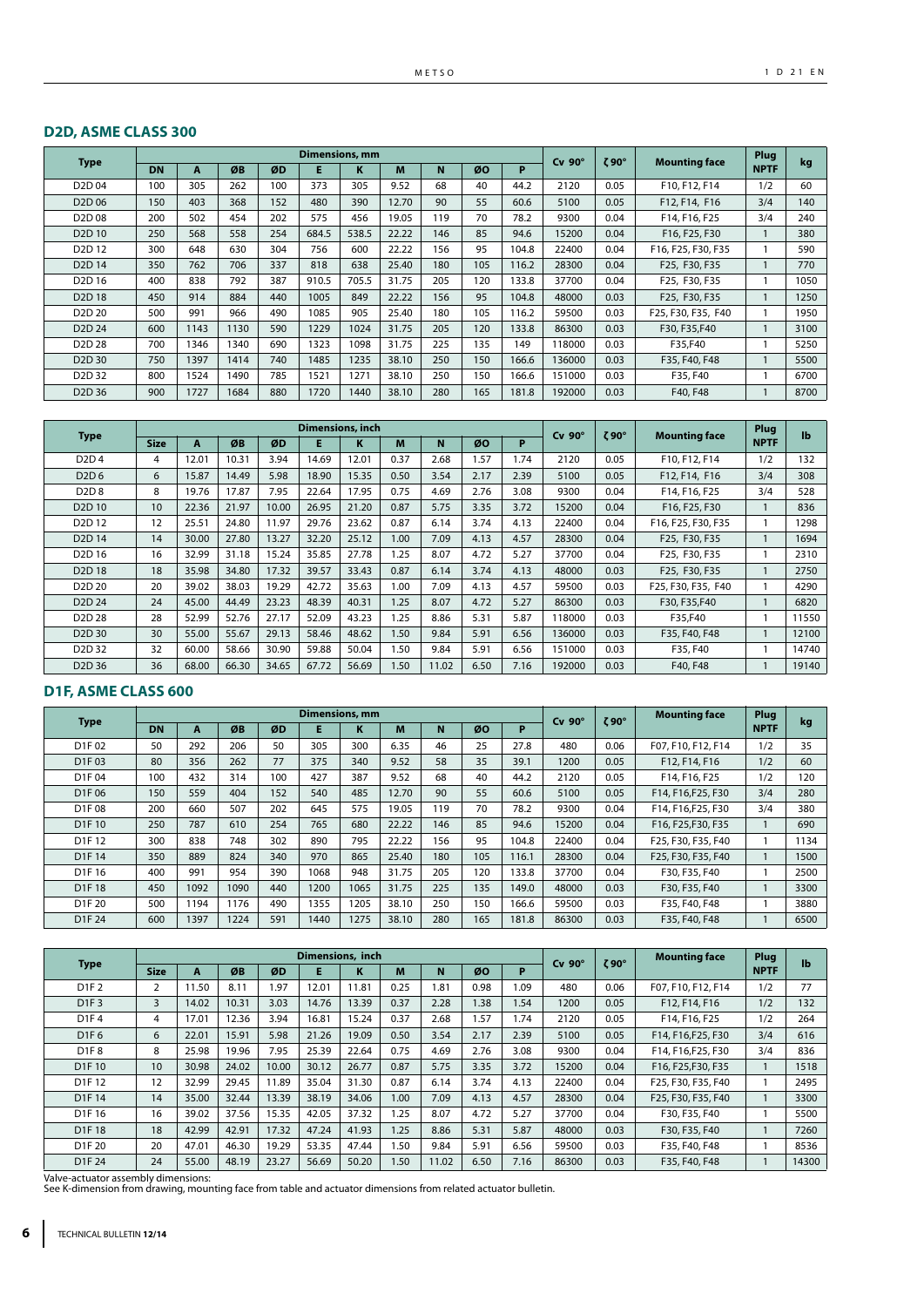

## **B1C ACTUATOR**

| <b>Actuator</b>                |      |      | <b>DIMENSIONS, mm</b> |     |     | <b>NPT</b> | kg  |  |
|--------------------------------|------|------|-----------------------|-----|-----|------------|-----|--|
|                                | F    | G    | J                     | v   | X   |            |     |  |
| <b>B1C6</b>                    | 400  | 260  | 283                   | 36  | 90  | 1/4        | 4.2 |  |
| <b>B1C9</b>                    | 455  | 315  | 279                   | 43  | 110 | 1/4        | 9.6 |  |
| <b>B1C11</b>                   | 540  | 375  | 290                   | 51  | 135 | 3/8        | 16  |  |
| B <sub>1</sub> C <sub>13</sub> | 635  | 445  | 316                   | 65  | 175 | 3/8        | 31  |  |
| <b>B1C17</b>                   | 770  | 545  | 351                   | 78  | 215 | 1/2        | 54  |  |
| B <sub>1</sub> C <sub>20</sub> | 840  | 575  | 385                   | 97  | 215 | 1/2        | 73  |  |
| B1C25                          | 1040 | 710  | 448                   | 121 | 265 | 1/2        | 131 |  |
| B <sub>1</sub> C <sub>32</sub> | 1330 | 910  | 525                   | 153 | 395 | 3/4        | 256 |  |
| B1C40                          | 1660 | 1150 | 595                   | 194 | 505 | 3/4        | 446 |  |
| <b>B1C50</b>                   | 1970 | 1350 | 690                   | 242 | 610 |            | 830 |  |

| <b>Actuator</b>                |       |       | <b>DIMENSIONS, inch</b> |      |       | <b>NPT</b> | lbs  |
|--------------------------------|-------|-------|-------------------------|------|-------|------------|------|
|                                | F     | G     |                         | v    | X     |            |      |
| <b>B1C6</b>                    | 15.75 | 10.24 | 11.14                   | 1.42 | 3.54  | 1/4        | 9    |
| <b>B1C9</b>                    | 17.91 | 12.40 | 10.98                   | 1.69 | 4.33  | 1/4        | 21   |
| <b>B1C11</b>                   | 21.26 | 14.76 | 11.42                   | 2.01 | 5.31  | 3/8        | 35   |
| B1C13                          | 25.00 | 17.52 | 12.44                   | 2.56 | 6.89  | 3/8        | 68   |
| <b>B1C17</b>                   | 30.31 | 21.46 | 13.82                   | 3.07 | 8.46  | 1/2        | 119  |
| <b>B1C20</b>                   | 33.07 | 22.64 | 15.16                   | 3.82 | 8.46  | 1/2        | 161  |
| B1C25                          | 40.94 | 27.95 | 17.64                   | 4.76 | 10.43 | 1/2        | 289  |
| B1C32                          | 52.36 | 35.83 | 20.67                   | 6.02 | 15.55 | 3/4        | 564  |
| B <sub>1</sub> C <sub>40</sub> | 65.35 | 45.28 | 23.43                   | 7.64 | 19.88 | 3/4        | 983  |
| <b>B1C50</b>                   | 77.56 | 53.15 | 27.17                   | 9.53 | 24.02 | 1          | 1829 |

## **B1J ACTUATOR**

| <b>Actuator</b>                                 |      |      | <b>DIMENSIONS, mm</b> |     |     | <b>NPT</b> |     |
|-------------------------------------------------|------|------|-----------------------|-----|-----|------------|-----|
|                                                 | F    | G    |                       | ν   | X   |            | kg  |
| B <sub>1</sub> J/B <sub>1</sub> JA <sub>6</sub> | 485  | 368  | 273                   | 36  | 110 | 3/8        | 8   |
| B1J/B1JA8                                       | 560  | 420  | 279                   | 43  | 135 | 3/8        | 17  |
| B1J/B1JA10                                      | 650  | 490  | 290                   | 51  | 175 | 3/8        | 30  |
| B1J/B1JA12                                      | 800  | 620  | 316                   | 65  | 215 | 1/2        | 57  |
| B1J/B1JA16                                      | 990  | 760  | 351                   | 78  | 265 | 1/2        | 100 |
| B1J/B1JA20                                      | 1200 | 935  | 358                   | 97  | 395 | 3/4        | 175 |
| B1J/B1JA25                                      | 1530 | 1200 | 448                   | 121 | 505 | 3/4        | 350 |
| B1J/B1JA32                                      | 1830 | 1410 | 525                   | 153 | 540 |            | 671 |

| <b>Actuator</b>                                 |       | <b>DIMENSIONS, inch</b> | <b>NPT</b> | lbs  |       |     |      |
|-------------------------------------------------|-------|-------------------------|------------|------|-------|-----|------|
|                                                 | F     | G                       |            | v    | X     |     |      |
| B <sub>1</sub> J/B <sub>1</sub> JA6             | 19.09 | 14.49                   | 10.75      | 1.42 | 4.33  | 3/8 | 20   |
| B <sub>1</sub> J/B <sub>1</sub> JA <sub>8</sub> | 22.05 | 16.54                   | 10.98      | 1.69 | 5.31  | 3/8 | 37   |
| B1J/B1JA10                                      | 25.59 | 19.29                   | 11.42      | 2.01 | 6.89  | 3/8 | 66   |
| B1J/B1JA12                                      | 31.50 | 24.41                   | 12.44      | 2.56 | 8.46  | 1/2 | 126  |
| B1J/B1JA16                                      | 38.98 | 29.92                   | 13.82      | 3.07 | 10.43 | 1/2 | 220  |
| B1J/B1JA20                                      | 47.24 | 36.81                   | 14.09      | 3.82 | 15.55 | 3/4 | 386  |
| B1J/B1JA25                                      | 60.24 | 47.24                   | 17.64      | 4.76 | 19.88 | 3/4 | 771  |
| B1J/B1JA32                                      | 72.05 | 55.51                   | 20.67      | 6.02 | 21.26 |     | 1479 |